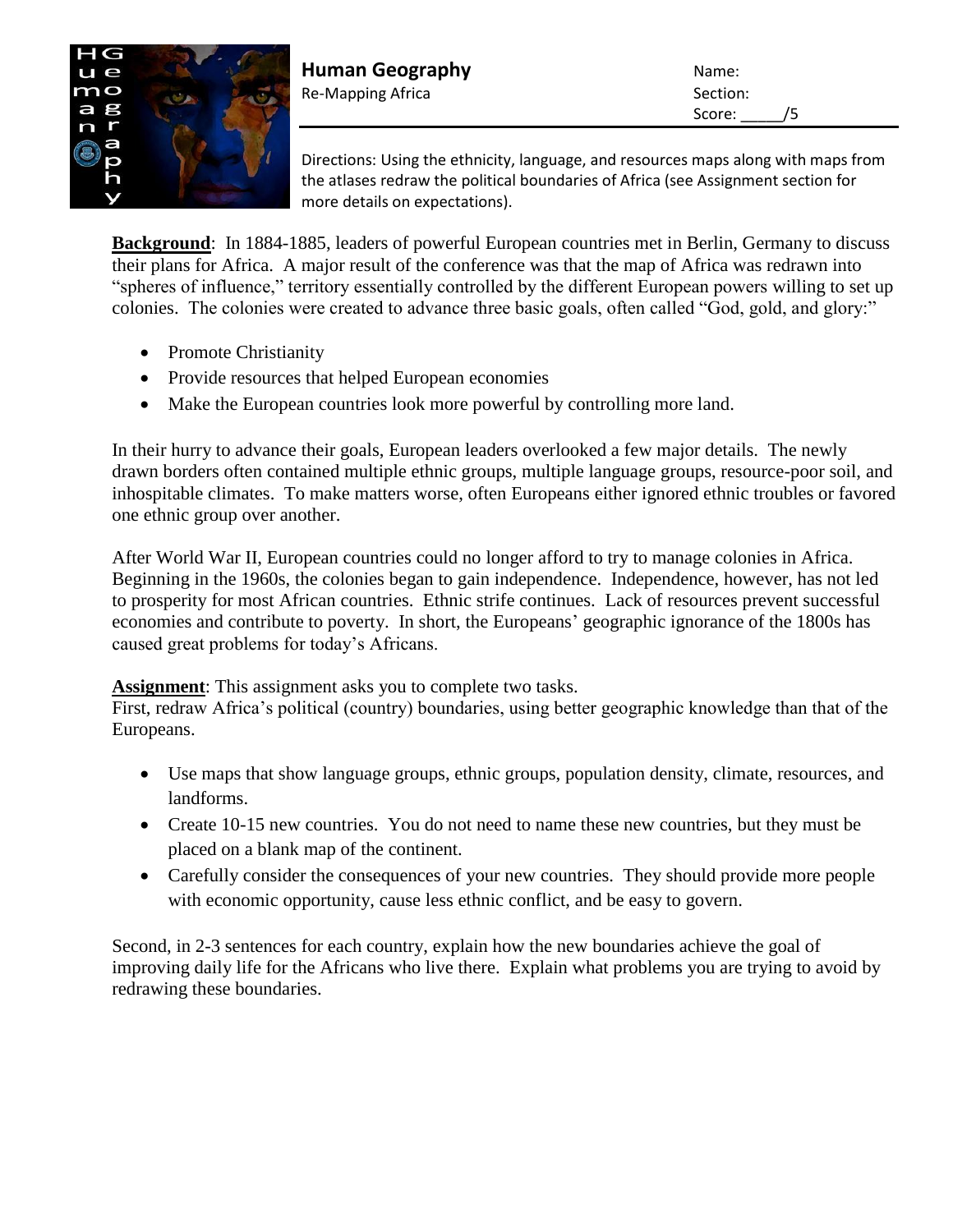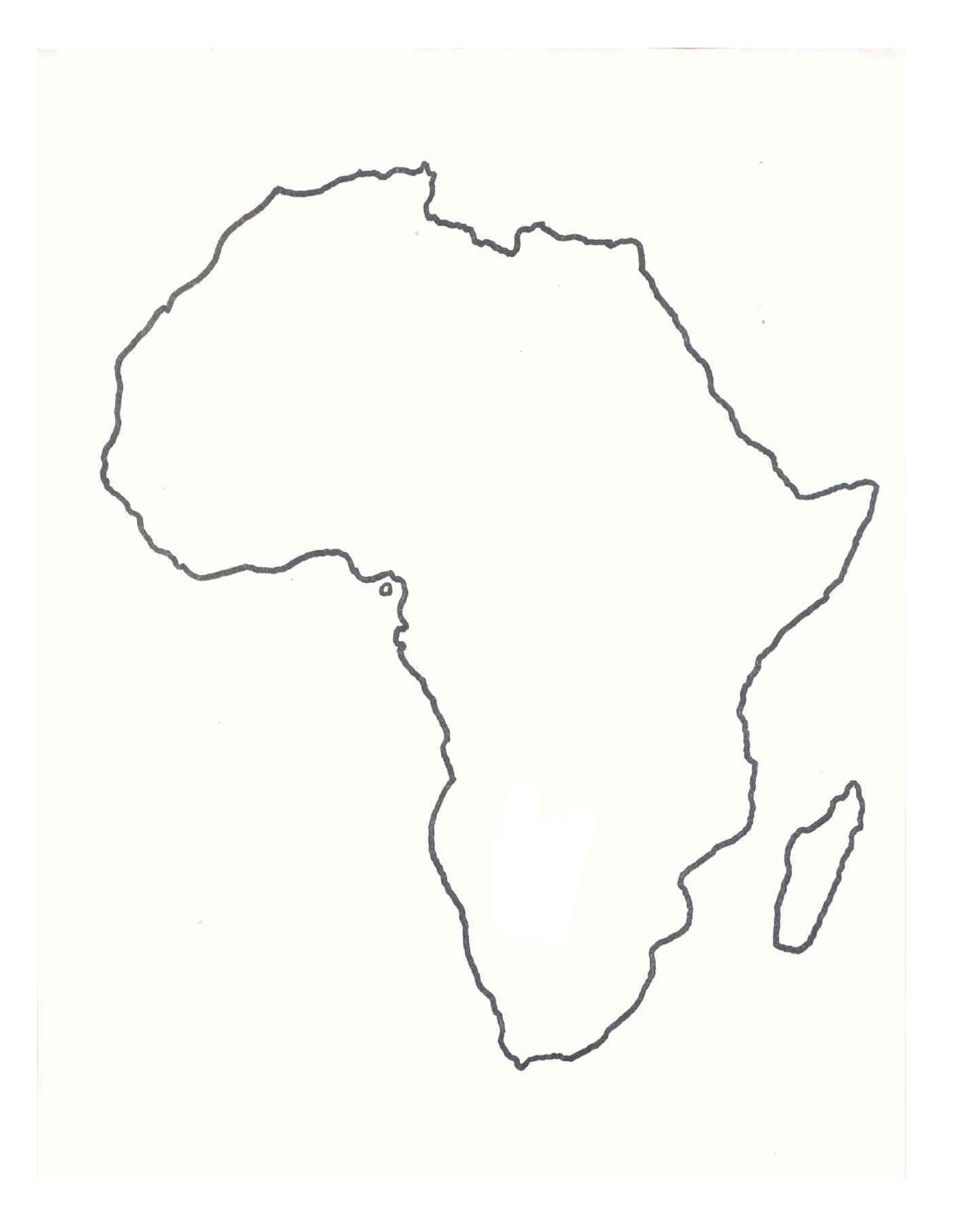## **Murdock Map** of African Ethnic Groups

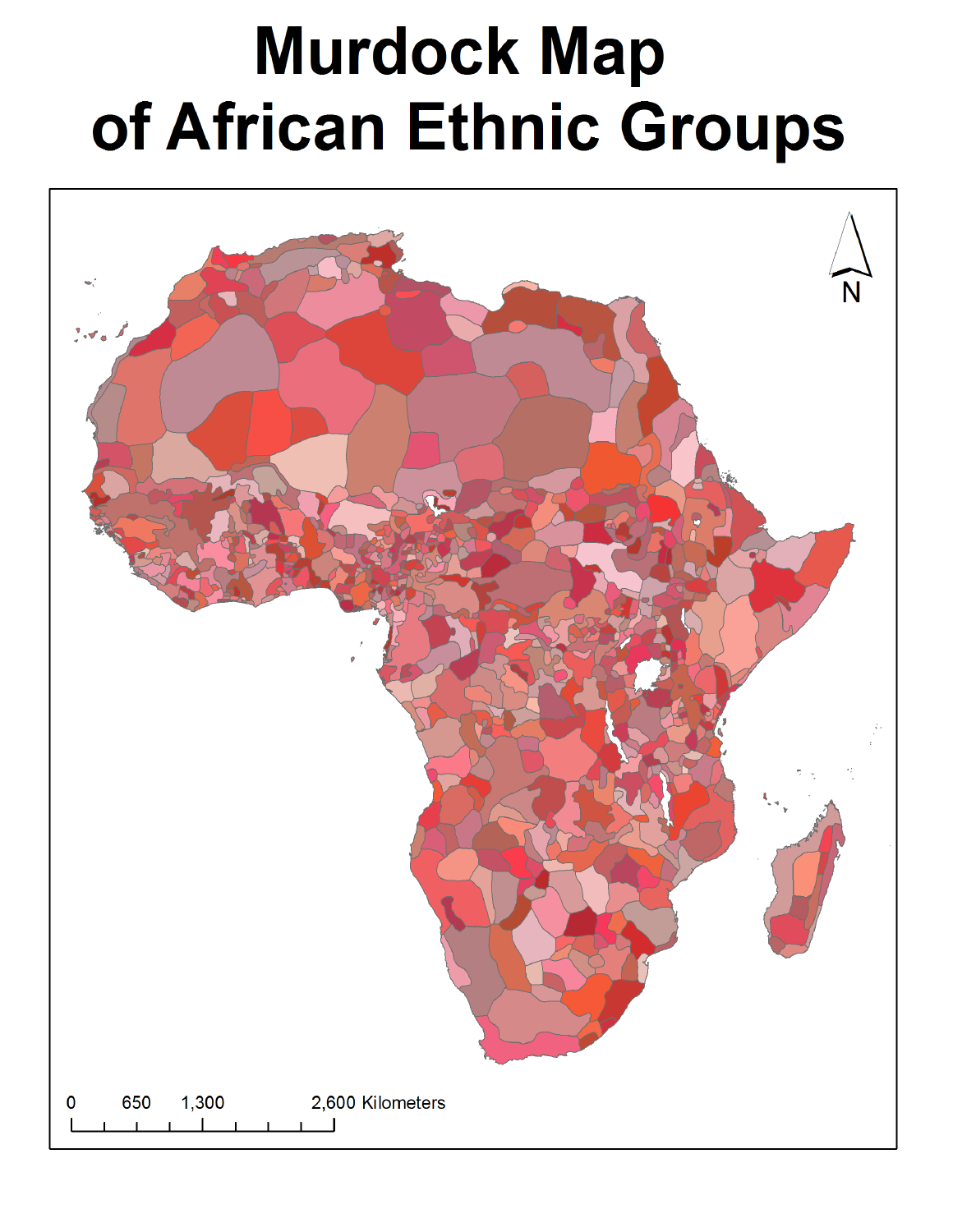